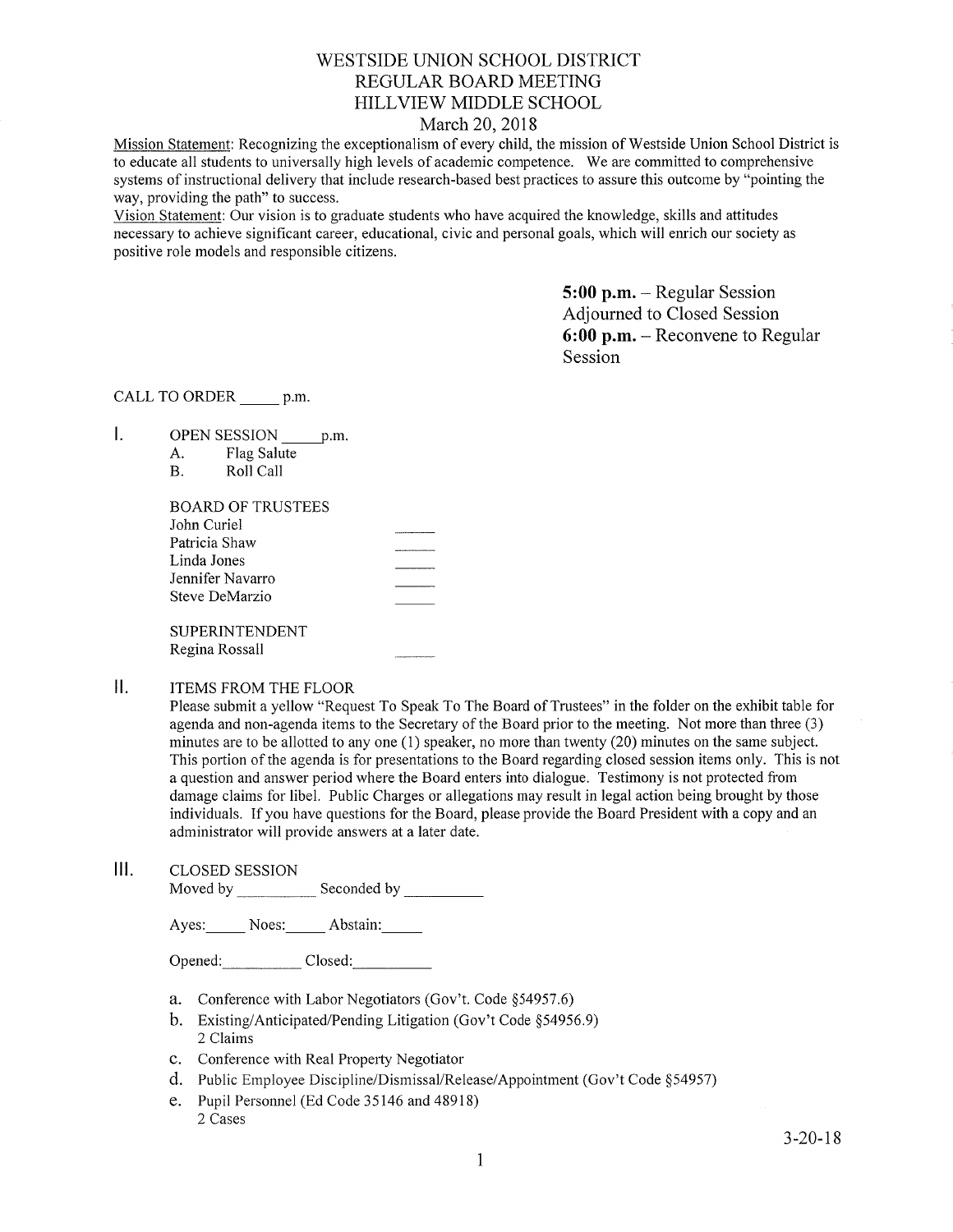### V. REPORT OF CLOSED SESSION ACTION

### VI PRESENTATIONS

- A. Leona Valley Site Presentations and Employee Recognitions
- B. California Administrative Clear Credential Induction Program Lauri Massari
- 
- C. Standard Based Grades Christina Fitzgerald D. Fiscal State of Westside Union School District Shawn Cabey

### HEAzuNG SESSION/STAFF REPORTS vil

- A. Board Comments
- B. Staff Reports
	- 1. Assistant Superintendent Administrative Services
	- 2. Assistant Superintendent Educational Services
	- 3. Deputy Superintendent
	- 4. Superintendent

### PERSONAL APPEARANCES VIII.

- A. Westside Union Teachers Association Representatives
- B. California School Employees Association Representatives C. Parent Teacher Association Representatives
- 
- D. West Antelope Valley Educational Foundation Representatives

### ITEMS FROM THE FLOOR IX

Please submit a yellow "Request To Speak To The Board of Trustees" in the folder on the exhibit table for agenda and non-agenda items to the Secretary of the Board prior to the meeting. Not more than three (3) minutes are to be allotted to any one (l) speaker, no more than twenty (20) minutes on the same subject. This is not a question and answer period where the Board enters into dialogue. Testimony is not protected from damage claims for libel. Public Charges or allegations may result in legal action being brought by those individuals. If you have questions for the Board, please provide the Board President with a copy and an administrator will provide answers at alater dafe.

### PUBLIC HEAzuNG  $X_{1}$

A hearing to receive public input on the Westside Union Teachers Association (WUTA) Reopeners to Westside Union School District

Opened Closed

#### XI BUSINESS SESSION

- A. Organizational/Governance
	- 1. Agenda **Item 1**

Moved by \_\_\_\_\_\_\_\_\_\_\_\_ Seconded by

To approve the Agenda of the Regular Meeting of March 20,2018

Ayes: Noes: Abstain:

Goal #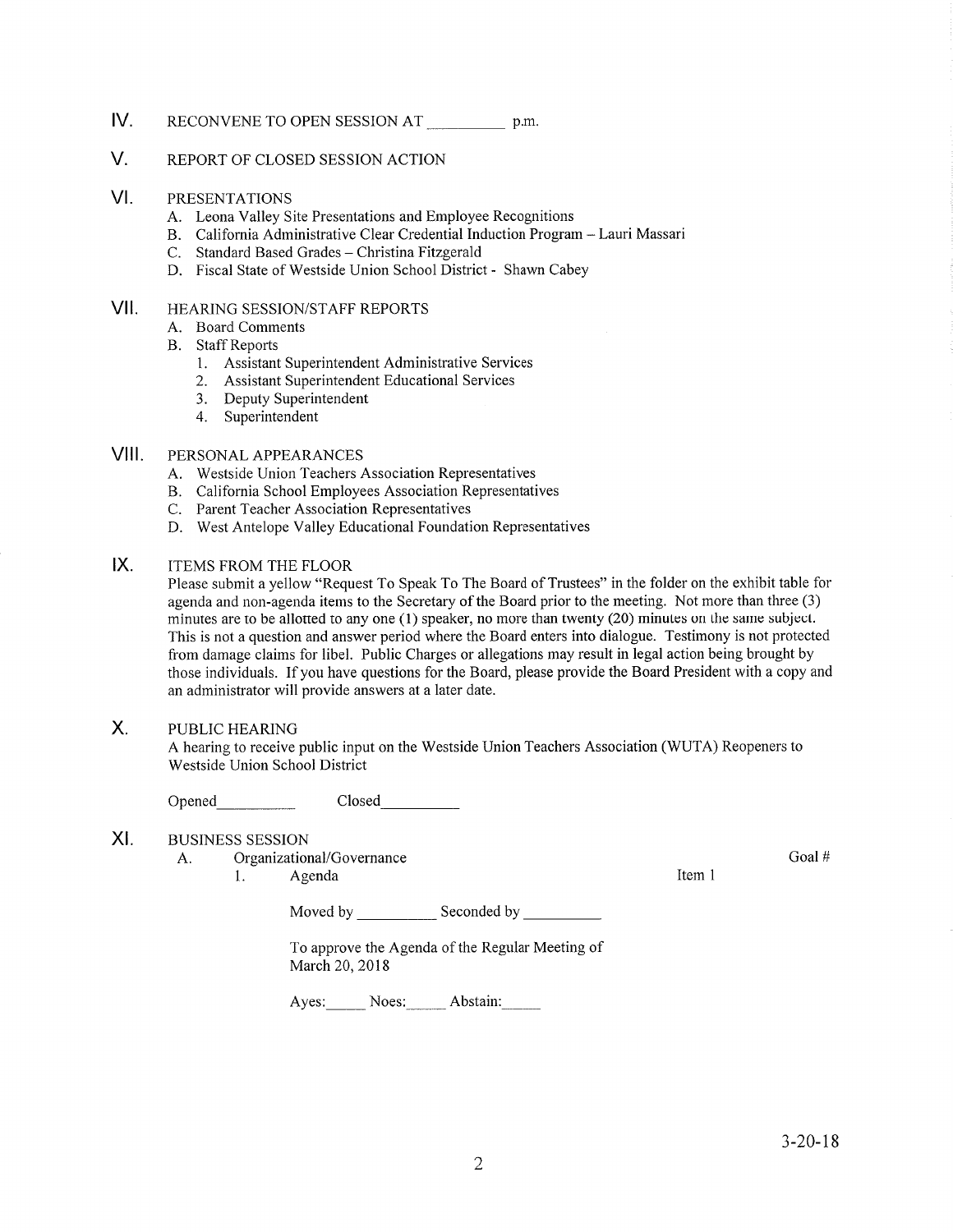|                        |    | Actions proposed for the Consent Calendar, are items with adopted policies and<br>approved practices of the District and are deemed routine in nature. They will be<br>acted upon in one motion, without discussions, unless members of the Board request<br>an item's removal. The item will then be removed from the motion to approve and<br>after the approval of the consent agenda the item(s) will be heard. | Items $2a - 2f$ |
|------------------------|----|---------------------------------------------------------------------------------------------------------------------------------------------------------------------------------------------------------------------------------------------------------------------------------------------------------------------------------------------------------------------------------------------------------------------|-----------------|
|                        | 2. | Consent<br>Minutes of the Regular Meeting on March 3, 2018<br>a.<br>Fundraising Authorization<br>b.<br>Personnel Report<br>$c_{-}$<br>Purchase Orders<br>d.<br>Consultant/Contract Schedule<br>e.<br>Conference/Workshop Schedule<br>f.                                                                                                                                                                             |                 |
|                        |    |                                                                                                                                                                                                                                                                                                                                                                                                                     |                 |
|                        |    | Approval of the Consent Items as presented                                                                                                                                                                                                                                                                                                                                                                          |                 |
|                        |    | Ayes: Noes: Abstain:                                                                                                                                                                                                                                                                                                                                                                                                |                 |
|                        | 3. | California Administrative Clear Credential Induction<br>Program                                                                                                                                                                                                                                                                                                                                                     | Item 3          |
|                        |    | Moved by Seconded by Seconded by                                                                                                                                                                                                                                                                                                                                                                                    |                 |
|                        |    | Approval of the California Administrative Clear<br>Credential Induction Program                                                                                                                                                                                                                                                                                                                                     |                 |
|                        |    | Ayes: Noes: Abstain:                                                                                                                                                                                                                                                                                                                                                                                                |                 |
|                        | 4. | Discussion Item<br>Governance                                                                                                                                                                                                                                                                                                                                                                                       | Item 4          |
| <b>B.</b><br>Personnel |    |                                                                                                                                                                                                                                                                                                                                                                                                                     |                 |
|                        | 5. | Westside Union Teachers Association (WUTA)<br>Reopeners to Westside Union School District                                                                                                                                                                                                                                                                                                                           | Item 5          |
|                        |    | Moved by _______________ Seconded by _________                                                                                                                                                                                                                                                                                                                                                                      |                 |
|                        |    | Approval of Westside Union Teachers Association<br>(WUTA) Reopeners to Westside Union School District                                                                                                                                                                                                                                                                                                               |                 |
|                        |    | Ayes: Noes: Abstain:                                                                                                                                                                                                                                                                                                                                                                                                |                 |
|                        | 6. | Sunshine Westside Union School District Reopeners to<br>Westside Union Teachers Association (WUTA) and set<br>April 3, 2018, as the date for public hearing to receive<br>community input.                                                                                                                                                                                                                          | Item 6          |

Seconded by  $\_$ Moved by Seconded by <u>Seconded by Seconded by Seconded by Seconded by Seconded by Seconded by Seconded by Seconded by Seconded by Seconded by Seconded by Seconded by Seconded by Seconded by Seconded by Seconded by Seconded</u>

Goal  $#$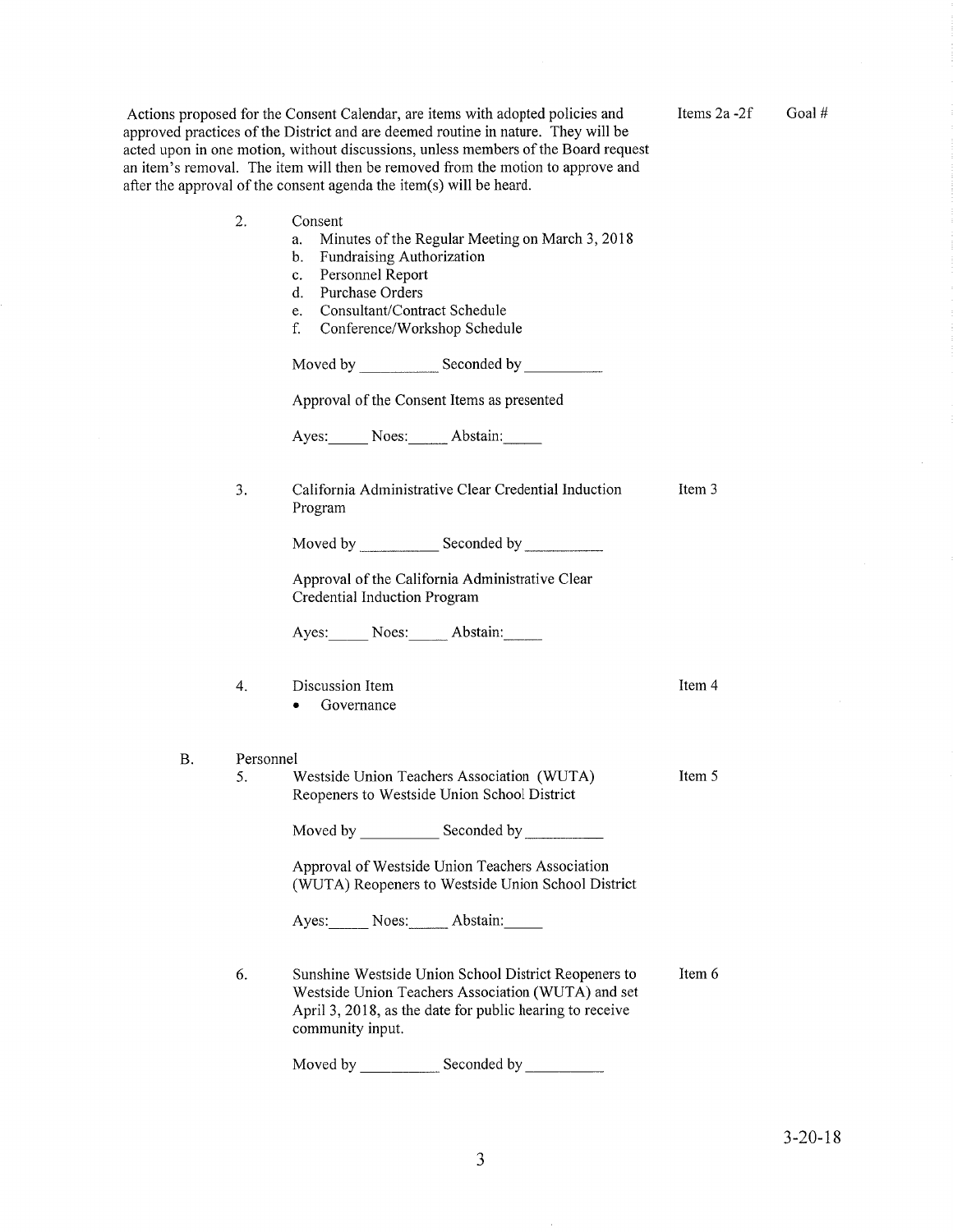Approval to Sunshine Westside Union School District Reopeners to Westside Union Teachers Association (WUTA) and set April 3, 2018, as the date for public hearing to receive community input.

Ayes: Noes: Abstain:

7. Sunshine California School Employees Association (CSEA) Reopeners to Westside Union School District and set April 3, 2018, as the date for public hearing to receive community input. \_ ItemT

Moved by \_\_\_\_\_\_\_\_\_\_\_\_\_\_\_ Seconded by

Approval to Sunshine California School Employees Association (CSEA) Reopeners to Westside Union School District and set April 3, 2018, as the date for public hearing to receive community input.

Ayes: Noes: Abstain:

8. Sunshine Westside Union School District Reopeners to California School Employees Association and set April 3, 2018, as the date for public hearing to receive community input. Item 8

Moved by Seconded by Seconded by Seconded by Seconded by Seconded by Seconded by Seconded by Seconded by Seconded by Seconded by Seconded by Seconded by Seconded by Seconded by Seconded by Seconded by Seconded by Seconded

Approval to Sunshine Westside Union School District Reopeners to Califomia School Employees Association (CSEA) and set April 3, 2018, as the date for public hearing to receive community input.

Ayes: Noes: Abstain:

- C. Business 9.
	- Cottonwood Modernization, Change Order No. 5 to Monet Item 9 Construction, Inc.

4A

Moved by Seconded by <u>Seconded by Seconded by Seconded by Seconded by Seconded by Seconded by Seconded by Seconded by Seconded by Seconded by Seconded by Seconded by Seconded by Seconded by Seconded by Seconded by Seconded</u>

Approval of the Cottonwood Modernization, Change Order No. 5 to Money Construction, Inc.

Ayes: Noes: Abstain:

#### INFORMATION SESSION xil

- A. Items From The Floor Continued<br>B. Dates to Remember:
- -
- 1. Regular Meeting on April <sup>17</sup>,<sup>2018</sup> 2. Regular Meeting on May 1,2018 C. Board Comments Continued
	-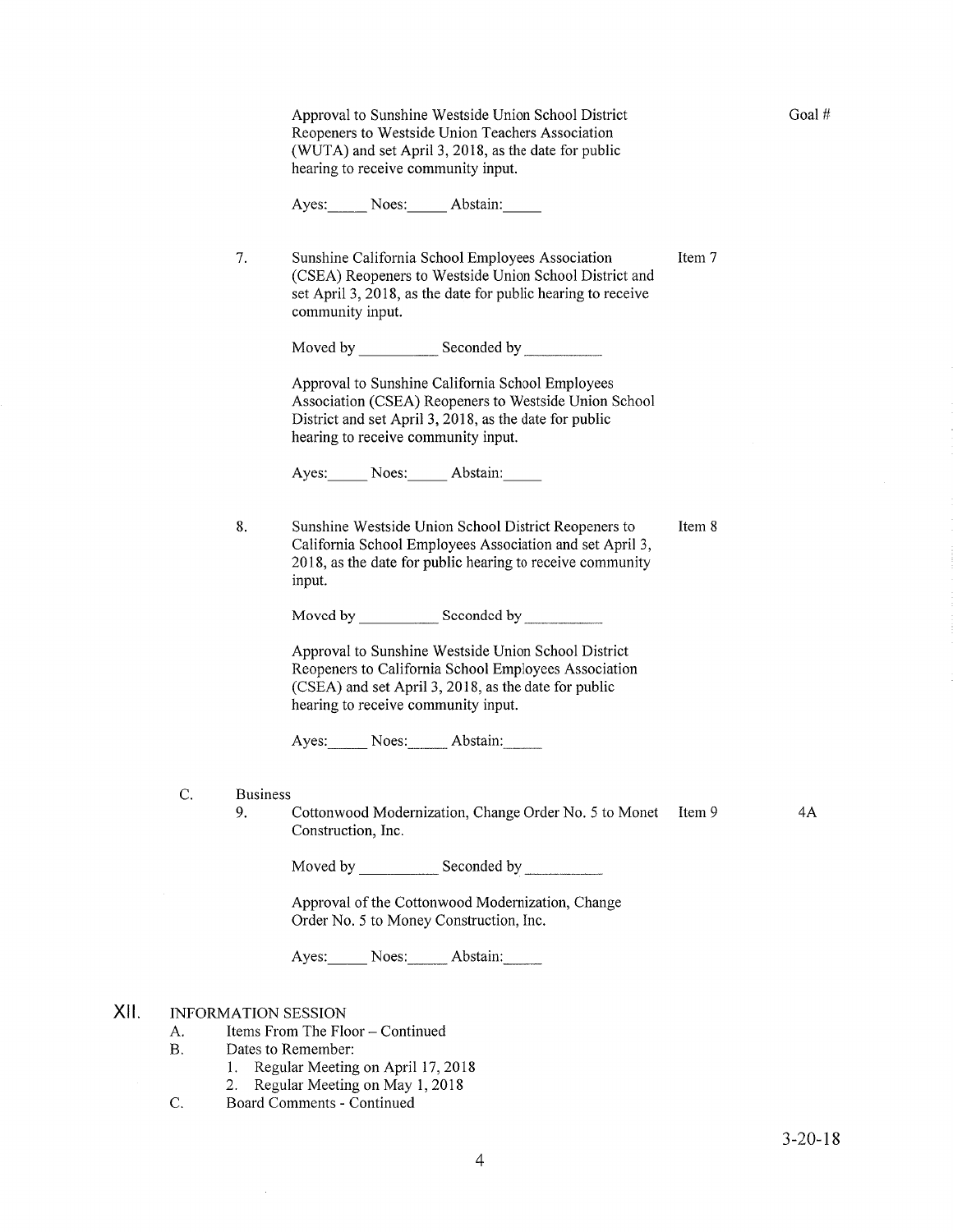- XIII. NEW BUSINESS Future Board Meeting Items
- XIV. CLOSED SESSION - Continued
- XV. RECONVENE TO OPEN SESSION at \_\_\_\_\_\_\_\_\_\_\_\_\_ p.m.
- XVI. REPORT OF CLOSED SESSION ACTION
- XVII ADJOURNMENT

There being no further business to come before the Board, the regular meeting of March 20, 2018, is adjourned ar. p.m. by the Board President.

In compliance with the Americans with Disabilities Act, if you need special assistance to access the Board meeting room or to otherwise participate at this meeting, including auxiliary aids or services, please contact Tonya Williams at (661) 122-0716. Notification at least 48 hours prior to the meeting will enable the District to make reasonable arrangements to ensure accessibility to the Board meeting room.

Any writings or documents that are public records and are provided to a majority of the governing board regarding an open session item on this agenda will be made available for public inspection on the District Web Site, www.westside.kl2.ca.us or in the District Office located at 41914 50<sup>th</sup> St. West, Quartz Hill, CA 93536 during normal business hours  $(8:00 a.m. - 4:00 p.m.).$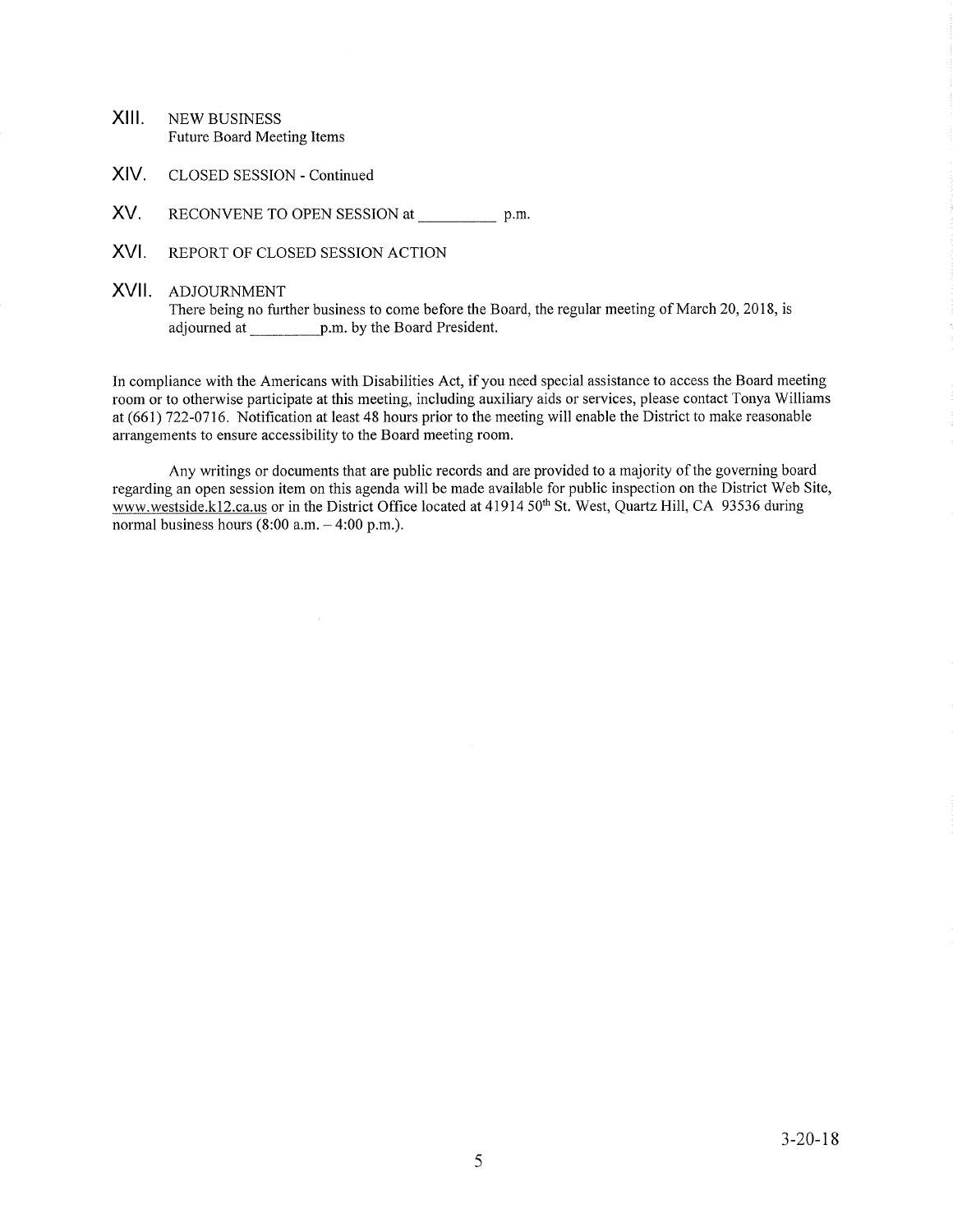# Core Beliefs and Board Goals 20t7-2018

# The District uses data to create a learning-oriented culture for both staff and students which defines success in terms of improvement and progress.

### 1 WE BELIEVE THAT OUR TEACHERS AND STAFF ARE OUR MOST VALUABLE ASSETS AND RESOURCES

2. WE OPERATE WITH TRANSPARENCY, TRUST AND INTEGRTTY, GOVERNING IN A DIGNIFIED, PROFESSIONAL MANNER, TREATING EVERYONE WITH CIVILITY AND **RESPECT** 

### WE ARE ABSOLUTELY COMMITTED TO PROVIDING A SAFE, DISTINGUISHED AND ENGAGING LEARNING ENVIRONMENT THAT ENSURES ALL STUDENTS LEARN TO THEIR HIGHEST POTENTIAL  $3.$

- $\odot$  A. Build the capacity of board and district staff in developing and monitoring data related to goals and priorities specifically in the area of cultural responsiveness and educational equity
- B. A key concem and priority for this goveming board is improving the accuracy and consistency of grading which should measure what students know, as they play a crucial role in every aspect of students' academic lives and future lives as global citizens. Areas of concern are: 1) Grades reflect progressive and mastery of content. 2) They are predictable and understood by parents and third parties. 3) That non-academic factors are graded separately. 4) The system adopted is not overwhelming for teachers. ôp
	- \* Annual Report bv Educational Services

## WE ARE ABSOLUTELY COMMITTED TO PROVIDING THE NECESSARY FACILITIES TO MEET THE HOUSING AND EDUCATION NEEDS OF OUR CHANGING STUDENT POPULATION AND A VISION THAT PROMOTES AND SUPPORTS THEIR FUTURE 4

- ôp A. Continue the Cottonwood Elementary School modernization
- èp B. Receive annual updates to the District's Facilities Master Plan while exploring and securing options to finance the plan.
- èp C. Continue to implement sustainable clean energy programs that promote the long-term wellbeing of both the District's finances and the environment.
	- \* Annual Report by Business Services

### WE ARE FISCALLY TRUSTWORTHY AND DEDICATED TO RESPONSIBLE FINANCIAL ACCOUNTABILITY 5

### WE BELIEVE IN AND PROMOTE PARENT AND COMMUNITY INVOLVEMENT IN WESTSIDE UNION SCHOOL DISTRICT 6.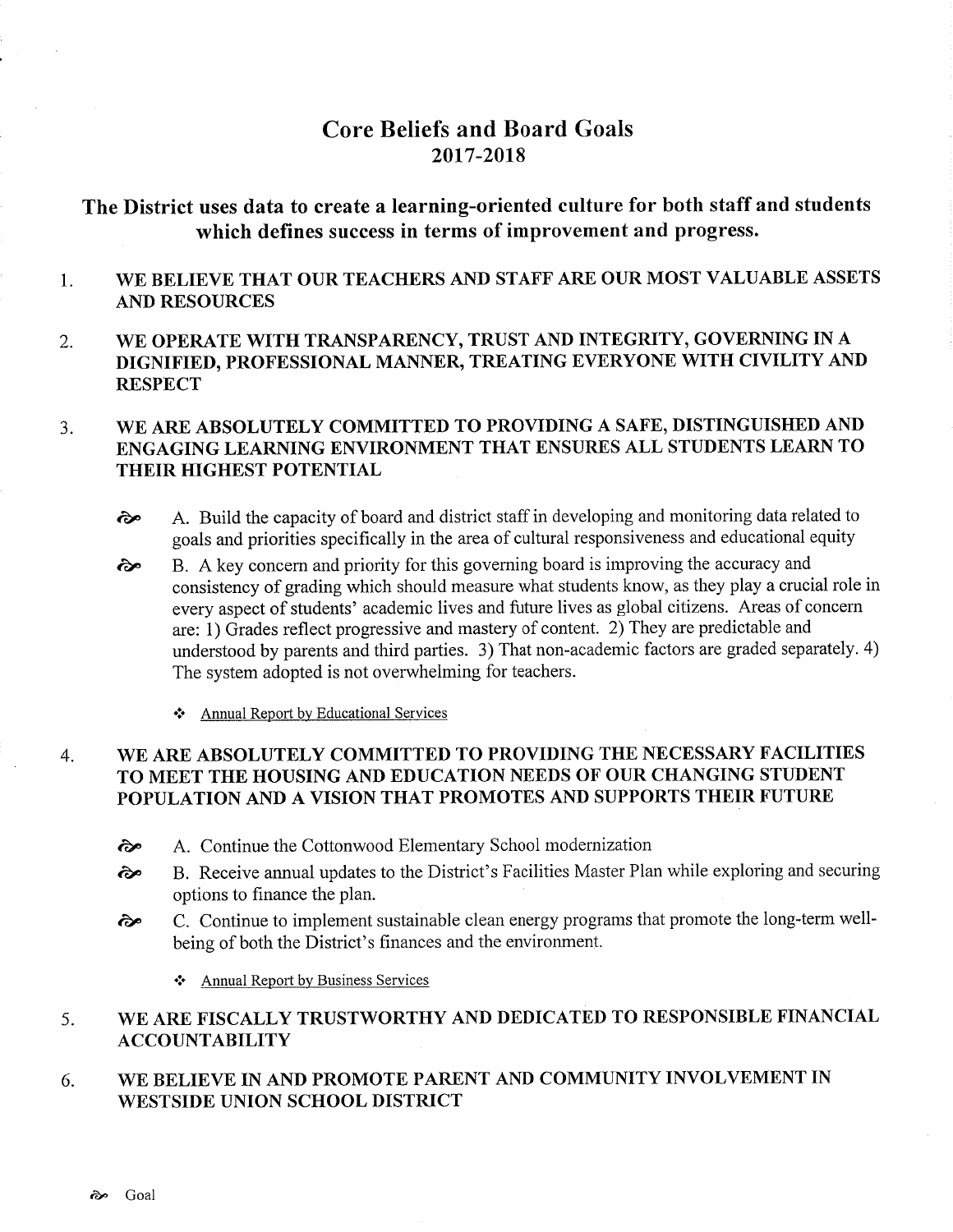# 2017-2018 Board Expectations

# The District uses data to create a learning-oriented culture for both staff and students which defïnes success in terms of improvement and progress.

## 1. WE BELIEVE THAT OUR TEACHERS AND STAFF ARE OUR MOST VALUABLE ASSETS AND RESOURCES

## EXPECTATIONS:

- a. Provide staff development to enable employees in a job classifìcations to maintain and improve their skills to meet stated goals of the Board to meet the needs of sfudents. Continuously monitor and re-evaluate formula-driven stafhng levels that adequately address student ratios and campus needs for all classifications of employees (classified, certificated, confidential, and administration)
- b. Maintain and monitor administrative training programs to enable existing staff to become administrators or to increase the skills of current administrators to assume increasing levels of responsibility in the future as well as immediately assisting with the reduction of attendance issues, traffic safety and student discipline at all school sites. Create programs that enable classified employees who want to become teachers to obtain the necessary information to do so, and work with the CSEA Board to make sure members know about contractual benefits available when taking college classes. As grants become available to help classified employees become teachers, apply for any for which the District is eligible.
- c. Provide ongoing recognition for school achievement, program development, i.e., California Gold Ribbon, Golden Bell, Employee of the Year, and Program Innovation: Joe Walker STEALTH, Gregg Anderson Academy, The IDEA Academy at Cottonwood, Westside Academy and Hillview 6'h Grade Academy
- d. Continue a long-term plan to provide total compensation for all positions within the district that is competitive with the surrounding Antelope Valley elementary school districts<br>Provide ongoing training to ensure a safe work place for all employees
- 
- e. Provide ongoing training to ensure a safe work place for all employees f. As funds are available revenues will be placed in a separate account to pay for long term postemployment benefits
	- a. a. d & e Annual Report by Human Resources
	- b.  $\underline{b} \& \underline{c}$  Annual Report from Superintendent
	- c. f Annual Report by Business Services

# 2. WE OPERATE WITH TRANSPARENCY, TRUST AND INTEGRITY, GOVERNING IN A DIGNIFIED, PROFESSIONAL MANNER, TREATING EVERYONE WITH CIVILITY AND RESPECT

## EXPECTATIONS

- a. Continue to improve the knowledge level of trustees through ongoing training, participation in political actions that influence improved funding and legislation for educational programs, and programs of independent study. All Board Members will attend the CSBA Annual Education Conference, with a report of sessions attended at a future Board Meeting, and receive a Masters in Governance certification
- b. The board will initiate the annual process for self-evaluation in June
- 
- c. Annually set objectives to meet the goals of the district in June<br>d. Continue to improve working relationship with employee unions to enable communications that enhance the overall well-being of the district including all employees
- e. A public-friendly version of the three major budget reports of the year shall be posted on the website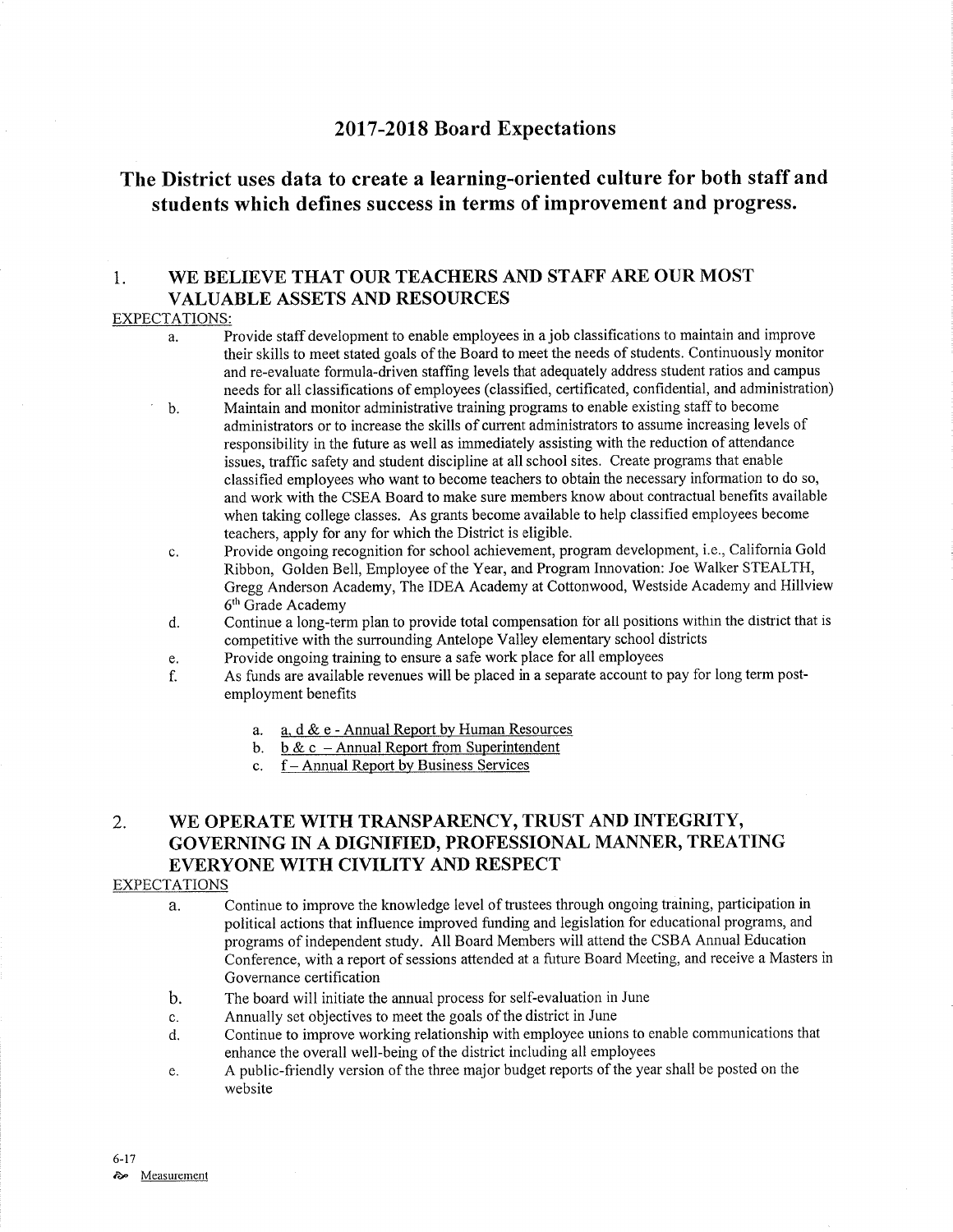# 3. WE ARE ABSOLUTELY COMMITTED TO PROVIDING A SAFE, DISTINGUISHED AND ENGAGING LEARNING ENVIRONMENT THAT ENSURES ALL STUDENTS LEARN TO THEIR HIGHEST POTENTIAL

## EXPECTATIONS:

- a. Staff will monitor comprehensive plans for improving student achievement including the Local Control Accountability Plan (LCAP) and the Comprehensive Safety Plans including the sections related to student discipline.
- b. All students will receive rigorous and effective instruction, support and intervention that afford equitable access to a high quality educational experience in an environment that nurtures critical thinking, communication, collaboration, creativity and social responsibility.
- c. Teachers will use research-based best practices to design and deliver instruction, which addresses the knowledge, concepts and skills outlined in the State Standards. Teachers will design lessons that actively engage the minds of all learners with that which is to be learned. Learning objectives that describe what students will be able to do successfully and independently at the end of each lesson will be clearly articulated. Formative assessment will be used to guide and inform instruction. Summative assessment will be used to measure student learning.
- d. Professional Development will be aligned to improve student outcomes. Data will be collected to substantiate growth in student achievement.

# 4. WE ARE ABSOLUTELY COMMITTED TO PROVIDING THE NECESSARY FACILITIES TO MEET THE HOUSING AND EDUCATION NEEDS OF OUR CHANGING STUDENT POPULATION AND A VISION THAT PROMOTES AND SUPPORTS THEIR FUTURE

## EXPECTATION

a. Monitor and maintain high-quality information technology systems throughout the District

# 5. WE ARE FISCALLY TRUSTWORTHY AND DEDICATED TO RESPONSIBLE FINANCIAL ACCOUNTABILITY

## EXPECTATIONS:

- Continue to decrease encroachment of general funds by Special Education a.
- Continue to update and implement the adopted Technology Plan b.
- Continue to increase operational efficiency c.
- Citizens Oversight Committee will hold required meetings d.
- Set budget priorities based on the goals of the District e.
- Supporl and retain partnerships that have a mutual priority to maximize the available dollars for improving programs for students f.
- Maintain student Average Daily Attendance to exceed 96% percent. g.
- Senior Staff to hold twice-yearly fiscal status updates at employee work locations in order to educate and inform our stakeholders h.
- Maintain a financially responsible, positive District budget for the current year and two out years in order to preserve Westside's financial solvency, educational programs and the continued payment of employee salaries. i.
	- **g** Annual ADA Report by Business Services
	- $\sim a, b, c, d, e, f, h \& i Budget \text{Presentations by Business Services}$